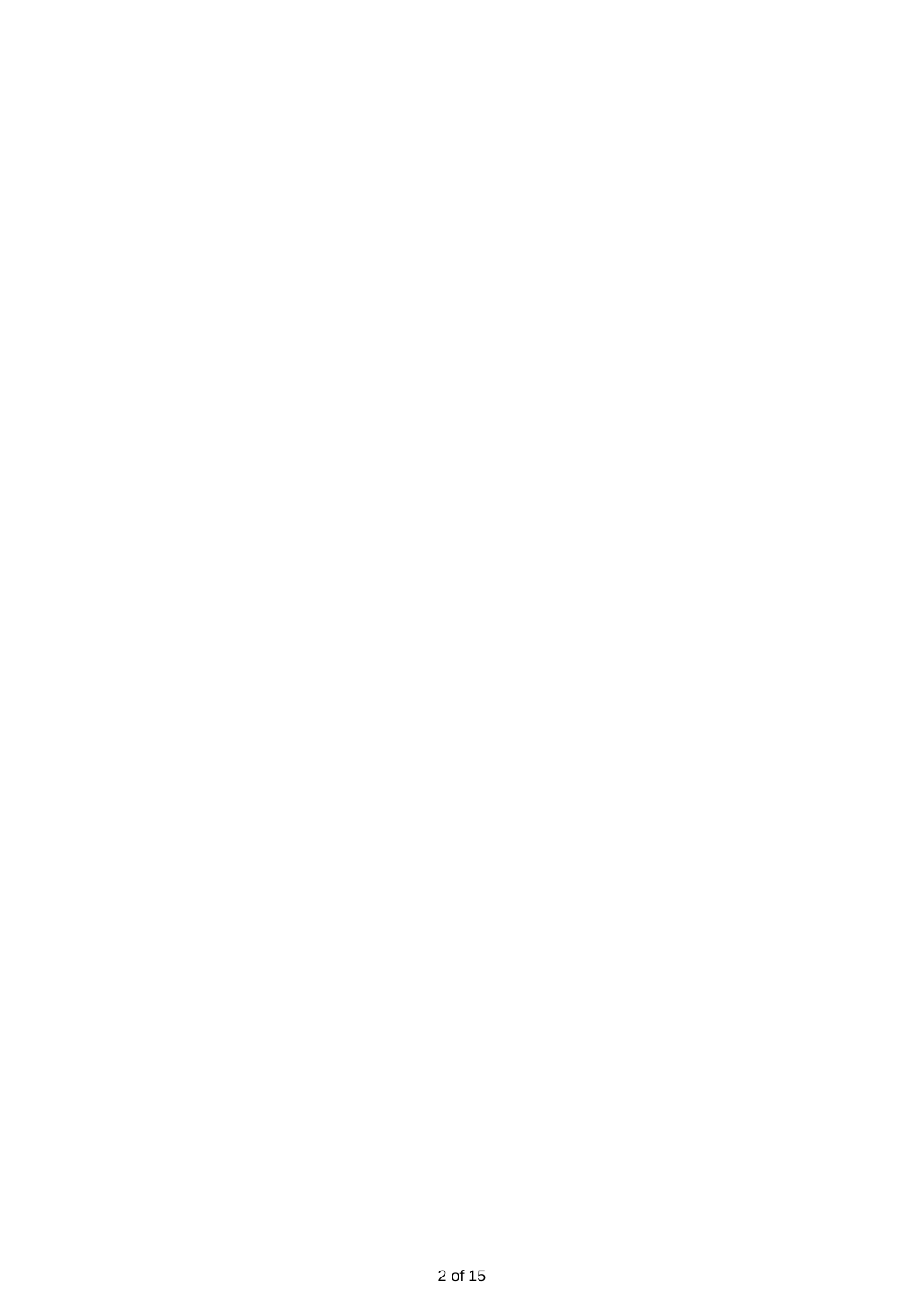| $\mathbf{1}$   | if i went to one nearer but it has been surrounded in controversy last year.                                                                                                                                                                                                                                                                       | Oct 22, 2012 3:20 PM  |
|----------------|----------------------------------------------------------------------------------------------------------------------------------------------------------------------------------------------------------------------------------------------------------------------------------------------------------------------------------------------------|-----------------------|
| 2              | close christian friend to go with                                                                                                                                                                                                                                                                                                                  | Sep 23, 2012 1:03 PM  |
| $\mathbf{3}$   | Have the church system by less strict                                                                                                                                                                                                                                                                                                              | Sep 23, 2012 12:20 AM |
| $\overline{4}$ | Going with someone else                                                                                                                                                                                                                                                                                                                            | Sep 18, 2012 3:58 PM  |
| 5              | Well, If there was a god, perhaps                                                                                                                                                                                                                                                                                                                  | Sep 18, 2012 8:02 AM  |
| $\,6$          | 1) God somehow leading me to go to a church 2) Becoming friends with<br>someone I can trust who attends a church                                                                                                                                                                                                                                   | Sep 13, 2012 7:14 PM  |
| $\overline{7}$ | more supportive pastor                                                                                                                                                                                                                                                                                                                             | Sep 13, 2012 2:26 PM  |
| 8              | Someone to go with.                                                                                                                                                                                                                                                                                                                                | Sep 13, 2012 10:21 AM |
| $9\,$          | more singles my age                                                                                                                                                                                                                                                                                                                                | Sep 12, 2012 3:07 PM  |
| 10             | sound teaching,                                                                                                                                                                                                                                                                                                                                    | Sep 8, 2012 3:07 PM   |
| 11             | Different work hours More accessible church                                                                                                                                                                                                                                                                                                        | Sep 4, 2012 11:27 AM  |
| 12             | no                                                                                                                                                                                                                                                                                                                                                 | Sep 3, 2012 3:41 PM   |
| 13             | end of current situation                                                                                                                                                                                                                                                                                                                           | Sep 2, 2012 5:44 PM   |
| 14             | When the church preaches ding to self. especialy in marriage.                                                                                                                                                                                                                                                                                      | Sep 2, 2012 11:54 AM  |
| 15             | To be able to use my musical talents                                                                                                                                                                                                                                                                                                               | Sep 2, 2012 10:37 AM  |
| 16             | n/a                                                                                                                                                                                                                                                                                                                                                | Aug 31, 2012 6:25 AM  |
| 17             | Finding a church where I feel comfortable                                                                                                                                                                                                                                                                                                          | Aug 30, 2012 2:34 PM  |
| 18             | A better connection with the congregation.                                                                                                                                                                                                                                                                                                         | Aug 29, 2012 2:06 AM  |
| 19             | More social groups at church. A warmer welcome for new visitors on the<br>door. If a new to this church card is completed then there should be a<br>response which involves personal contact. There should be more attempts<br>made by people in the existing congregation to welcome new faces and get<br>to know them.                           | Aug 28, 2012 12:39 PM |
| 20             | if they was an evening service                                                                                                                                                                                                                                                                                                                     | Aug 25, 2012 7:45 AM  |
| 21             | a good family priest                                                                                                                                                                                                                                                                                                                               | Aug 21, 2012 5:51 AM  |
| 22             | yes, a partner to motivate me                                                                                                                                                                                                                                                                                                                      | Aug 21, 2012 4:57 AM  |
| 23             | with a friend                                                                                                                                                                                                                                                                                                                                      | Aug 18, 2012 4:04 AM  |
| 24             | If people tried to match make less and accepted that sometime people want<br>to go to church to work on their relationship with God not with other people. I<br>dont like feeling judged for being single. In the most part I am happy being<br>on my own, but at church I feel like people are picking at my faults to explain<br>why I am single | Aug 18, 2012 3:39 AM  |
| 25             | More people in their 20's                                                                                                                                                                                                                                                                                                                          | Aug 17, 2012 3:01 PM  |
|                |                                                                                                                                                                                                                                                                                                                                                    |                       |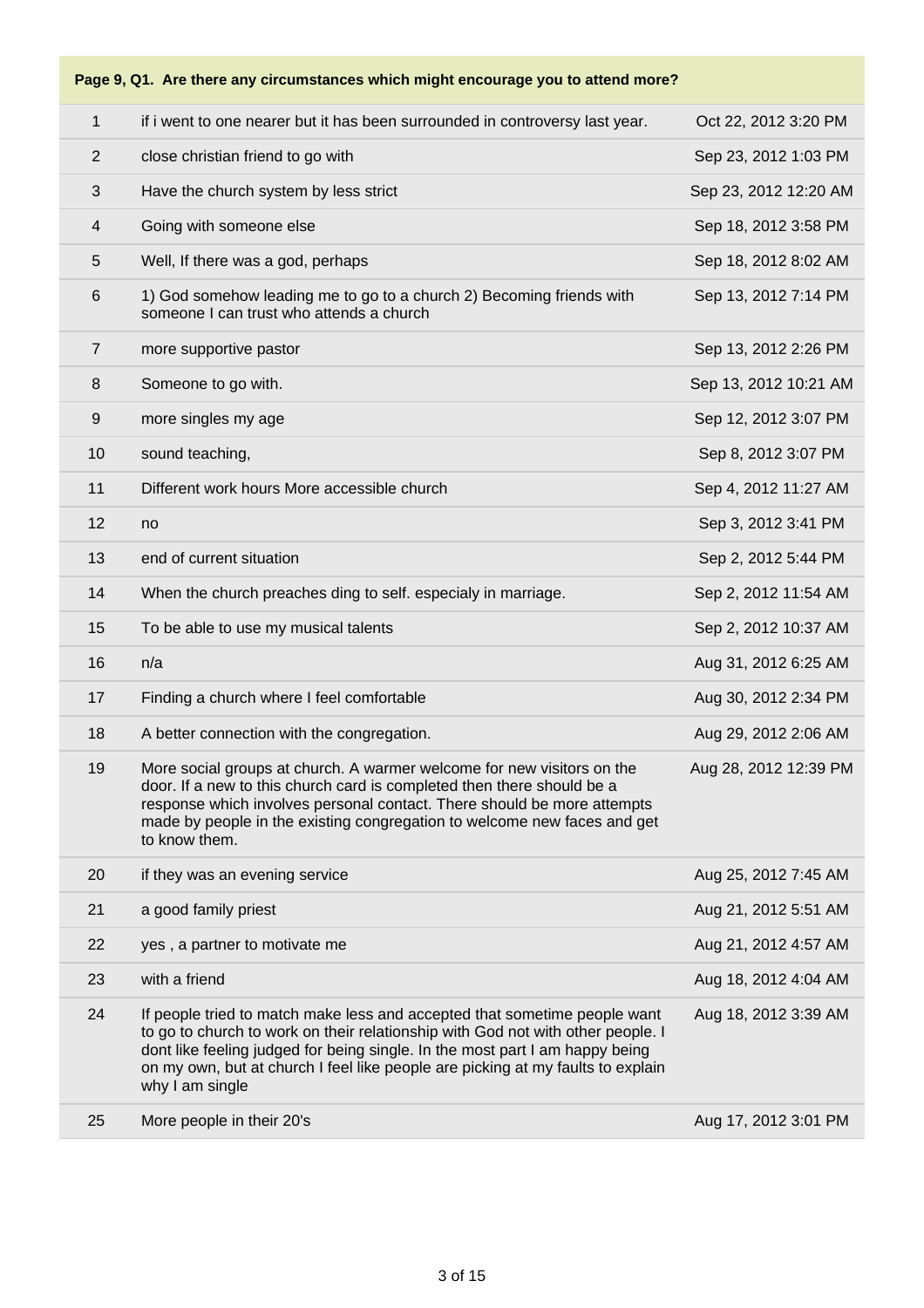| 26 | A more vibrant up to date church                                                                                                                                                                                                                                                                              | Aug 17, 2012 2:12 AM  |
|----|---------------------------------------------------------------------------------------------------------------------------------------------------------------------------------------------------------------------------------------------------------------------------------------------------------------|-----------------------|
| 27 | only if my health was to improve drastically                                                                                                                                                                                                                                                                  | Aug 16, 2012 6:55 PM  |
| 28 | if I could finf a church that is genuinely concerned with helping those in need<br>without the alterior motivation of evangelism and one which embraces the<br>grey ares of life instead of trying to give an answer to everything                                                                            | Aug 15, 2012 1:34 PM  |
| 29 | A different Minister and/or a change to my working pattern. However, God is<br>everywhere, I don't need to go to Church to talk to him, I talk to him all the<br>time.                                                                                                                                        | Aug 13, 2012 6:34 PM  |
| 30 | If I could find the right church where people are genuine, don't judge others<br>and condem them with know real understanding of their circumstances ( I am<br>not talking about me but other people)                                                                                                         | Aug 13, 2012 10:41 AM |
| 31 | Suitable men                                                                                                                                                                                                                                                                                                  | Aug 13, 2012 7:49 AM  |
| 32 | finding a church I like                                                                                                                                                                                                                                                                                       | Aug 5, 2012 1:05 PM   |
| 33 | No.                                                                                                                                                                                                                                                                                                           | Aug 5, 2012 5:32 AM   |
| 34 | More emphasis on loving people as Jesus did less infighting about petty<br>things. My church now is on the streets where we do outreach with<br>prostitutes.I think thats where Jesus would be.                                                                                                               | Aug 5, 2012 3:08 AM   |
| 35 | a job with a more conventional schedule.                                                                                                                                                                                                                                                                      | Aug 4, 2012 2:17 PM   |
| 36 | SOME TIMES I GET STUCK ON A SERTAIN PARRABLE SO I GO TO<br>CHURCH AND AFTER THE SERVICE ILL HAVE A CHAT WITH THE<br>PASTOR.                                                                                                                                                                                   | Aug 3, 2012 9:00 AM   |
| 37 | not sure                                                                                                                                                                                                                                                                                                      | Jul 31, 2012 1:06 PM  |
| 38 | 1) I attend weekly lunchtime services in Central London, short, focused,<br>more comfortable; 2) Would go if I had supportive company - but admit I'd<br>be there more for being with the other person than for being drawn to be part<br>of a larger group or community.                                     | Jul 30, 2012 6:00 AM  |
| 39 | If I could find a local Church that doesn't look down on people who don't take<br>Holy Communion I'd be delighted.                                                                                                                                                                                            | Jul 29, 2012 4:01 PM  |
| 40 | Partner / friends / group = might try bell ringers                                                                                                                                                                                                                                                            | Jul 29, 2012 12:45 PM |
| 41 | Not completely sure                                                                                                                                                                                                                                                                                           | Jul 29, 2012 9:32 AM  |
| 42 | I always feel awkward going to church on my own - and I am fairly shy so<br>usually end up scuttling out at the end of the service to avoid awkward<br>situations in the coffee room afterwards! Perhaps a new members area with<br>people there to make people on their own feel more at home would be nice. | Jul 28, 2012 4:27 PM  |
| 43 | If I figured out how to regain my faith                                                                                                                                                                                                                                                                       | Jul 28, 2012 2:22 PM  |
| 44 | Not currently no. Unless I moved areas and found a church to call home.                                                                                                                                                                                                                                       | Jul 26, 2012 1:06 AM  |
| 45 | <b>No</b>                                                                                                                                                                                                                                                                                                     | Jul 24, 2012 8:58 AM  |
| 46 | More involvement for my 12 year old. She was okay when she was cute and                                                                                                                                                                                                                                       | Jul 21, 2012 4:15 AM  |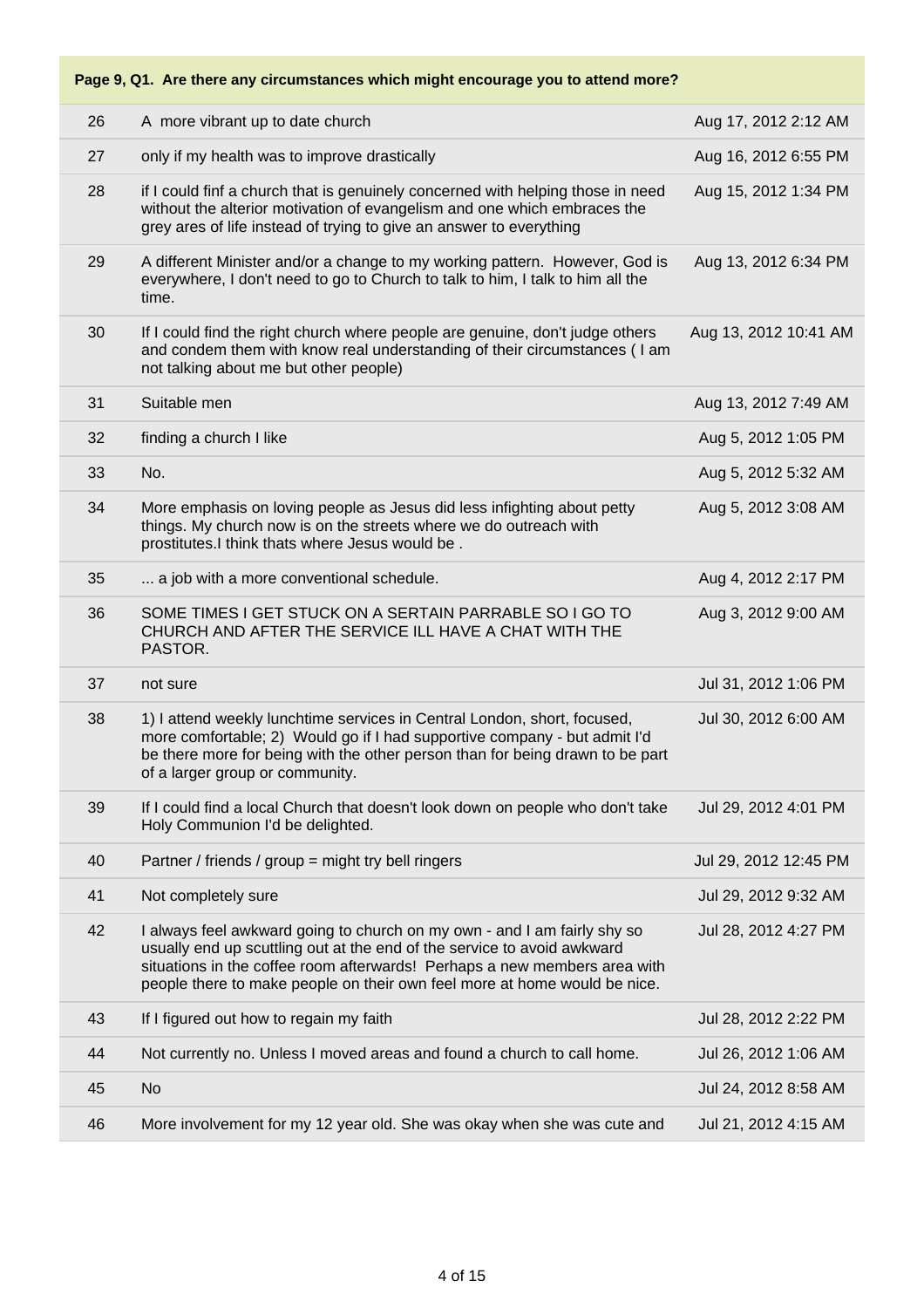didn't need muh more than a bible story and a crayon, but now there needs to more to keep her interest.

| 47 | None                                                                                                                                                                                                                                                                                                                       | Jul 17, 2012 3:42 PM  |
|----|----------------------------------------------------------------------------------------------------------------------------------------------------------------------------------------------------------------------------------------------------------------------------------------------------------------------------|-----------------------|
| 48 | If church was nearer.                                                                                                                                                                                                                                                                                                      | Jul 17, 2012 2:27 PM  |
| 49 | happy as i am                                                                                                                                                                                                                                                                                                              | Jul 17, 2012 5:32 AM  |
| 50 | I read scripture daily and keep in contact with others who do the same. I<br>meet with people to pray and share my life and walk with the Lord. church is<br>more than a building and a collection of people who meet under a certain<br>roof.                                                                             | Jul 16, 2012 1:05 AM  |
| 51 | Not really just it clashes with work atm - if that were to change I would attend<br>regularly                                                                                                                                                                                                                              | Jul 15, 2012 2:36 PM  |
| 52 | people i know from Church.                                                                                                                                                                                                                                                                                                 | Jul 15, 2012 1:45 PM  |
| 53 | Church in a morning during the week                                                                                                                                                                                                                                                                                        | Jul 15, 2012 11:09 AM |
| 54 | I WOULD LIKE TO FEEL WELCOME AT A CHURCH AND MEET PEOPLE<br>WHOM I CAN MAKE FRIENDS WITH AND WE CAN TRUST EACH<br>OTHER.                                                                                                                                                                                                   | Jul 14, 2012 3:49 AM  |
| 55 | Finding somewhere I can fit in and that shares the same high view of God<br>and the Bible that I do.                                                                                                                                                                                                                       | Jul 13, 2012 2:52 PM  |
| 56 | If they talked to me and if it did not rub my nose in being single                                                                                                                                                                                                                                                         | Jul 13, 2012 8:53 AM  |
| 57 | If there was a bigger church nearby that had great preaching and more<br>events midweek and included more people my age and stage                                                                                                                                                                                          | Jul 13, 2012 12:14 AM |
| 58 | probably not                                                                                                                                                                                                                                                                                                               | Jul 12, 2012 1:42 PM  |
| 59 | none                                                                                                                                                                                                                                                                                                                       | Jul 12, 2012 8:53 AM  |
| 60 | partner/friend to go with, singles group for same age ie older, a welcome                                                                                                                                                                                                                                                  | Jul 9, 2012 2:34 PM   |
| 61 | Would have to gain new appointment                                                                                                                                                                                                                                                                                         | Jul 8, 2012 1:48 PM   |
| 62 | to find a christlike church                                                                                                                                                                                                                                                                                                | Jul 8, 2012 12:47 PM  |
| 63 | <b>No</b>                                                                                                                                                                                                                                                                                                                  | Jul 8, 2012 9:43 AM   |
| 64 | If I got support                                                                                                                                                                                                                                                                                                           | Jul 8, 2012 1:23 AM   |
| 65 | if church was more like the gathering of the people of God rather than some<br>bloke in front preaching at you then maybe I'd attend                                                                                                                                                                                       | Jul 7, 2012 8:36 AM   |
| 66 | If more of my friends aended more church.                                                                                                                                                                                                                                                                                  | Jul 7, 2012 6:55 AM   |
| 67 | A warm welcome                                                                                                                                                                                                                                                                                                             | Jul 6, 2012 9:36 AM   |
| 68 | I attend regularly (almost every weekend). I visited other churches (4-5) in<br>order to find out if they do something for single Christians and to find out if<br>there are any singles there. My home church is big but doesn't do anything<br>for single Christians and there aren't many there anyway. I would be more | Jul 6, 2012 2:05 AM   |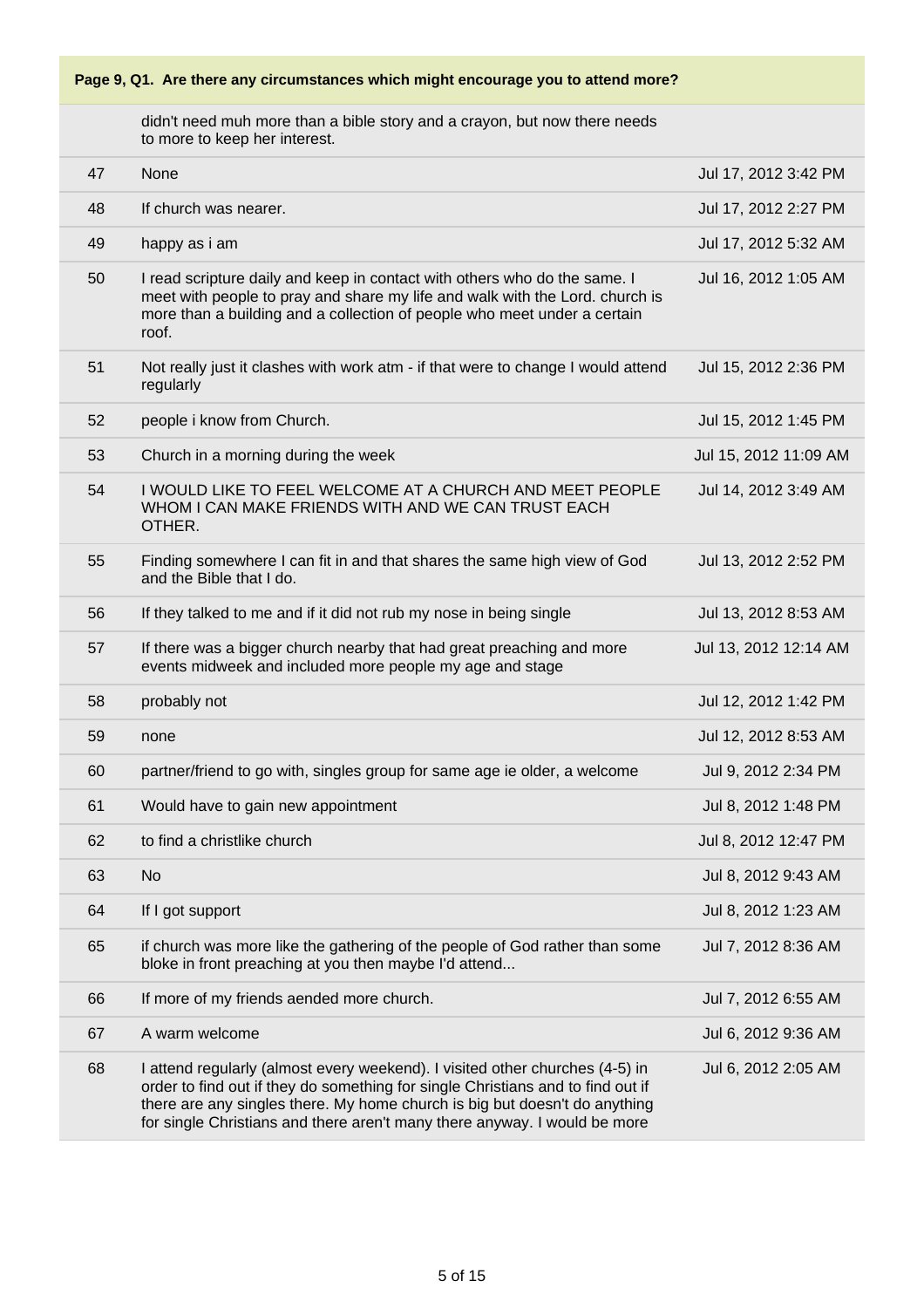involved in the church activities during the week if I knew there is an opportunity to meet at least a few single Christians there.

| 69 | My Church is wonderful and understanding                                                                                                                                                                                                                                                        | Jul 5, 2012 6:33 PM  |
|----|-------------------------------------------------------------------------------------------------------------------------------------------------------------------------------------------------------------------------------------------------------------------------------------------------|----------------------|
| 70 | If I found one I wanted to attend regularly                                                                                                                                                                                                                                                     | Jul 5, 2012 11:30 AM |
| 71 | Open friendly church where singles get chance to mix with non-singles                                                                                                                                                                                                                           | Jul 4, 2012 2:57 PM  |
| 72 | finding that 'home' church                                                                                                                                                                                                                                                                      | Jul 4, 2012 10:52 AM |
| 73 | My sense is that I am out of step and the odd one. Family is the key focus or<br>getting young people. I would like to see more intergenerational activities.                                                                                                                                   | Jul 4, 2012 9:14 AM  |
| 74 | not applicable                                                                                                                                                                                                                                                                                  | Jul 4, 2012 6:48 AM  |
| 75 | more meetings during the week that fit in with shift patterns 6-14, 14-22, 22-6                                                                                                                                                                                                                 | Jul 3, 2012 2:47 PM  |
| 76 | club at the church for 30 and 40 year olds                                                                                                                                                                                                                                                      | Jul 3, 2012 1:28 PM  |
| 77 | stop travelling                                                                                                                                                                                                                                                                                 | Jul 3, 2012 10:15 AM |
| 78 | Not having other christians trying to explain to me why I am single.                                                                                                                                                                                                                            | Jul 3, 2012 7:28 AM  |
| 79 | A short service with theological insights, communion and no singing.                                                                                                                                                                                                                            | Jul 3, 2012 1:15 AM  |
| 80 | More people coming back to the truth of the Gospel and really loving their<br>neighbours as themselves. More about the Gospel and less of a cosy little<br>insulated social club that seeks to dominate and control its members. The<br>pastors need to wake up and see what's really going on. | Jul 3, 2012 1:11 AM  |
| 81 | no                                                                                                                                                                                                                                                                                              | Jul 2, 2012 4:18 PM  |
| 82 | I have no need to attend more, my relationship with God does not consist of<br>why I would go to church, really that would be more my relationship with<br>God's people. If the church were empty would anyone go?                                                                              | Jul 2, 2012 2:04 PM  |
| 83 | More single people & an appreciation of the challenges we face                                                                                                                                                                                                                                  | Jul 2, 2012 1:58 PM  |
| 84 | A closer congreation god leads me too.                                                                                                                                                                                                                                                          | Jul 2, 2012 12:57 PM |
| 85 | I have just visited a new assembly and I feel positive about possibly<br>attending there regularly, especially as they seem to have an exciting and<br>modern approach to their Sunday School. This is is very important to me for<br>my daughter.                                              | Jul 2, 2012 12:41 PM |
| 86 | if made to feel included in things more -after church coffee mornings is a<br>definate clique of couples only                                                                                                                                                                                   | Jul 2, 2012 12:27 PM |
| 87 | More singing                                                                                                                                                                                                                                                                                    | Jul 2, 2012 11:31 AM |
| 88 | Getting closer to and hearing from God.                                                                                                                                                                                                                                                         | Jul 2, 2012 11:13 AM |
| 89 | adf                                                                                                                                                                                                                                                                                             | Jul 2, 2012 11:11 AM |
| 90 | If I had more single friends that attended                                                                                                                                                                                                                                                      | Jul 2, 2012 11:08 AM |
| 91 | Informal relaxed groups meeting rather than traditional services                                                                                                                                                                                                                                | Jul 2, 2012 10:47 AM |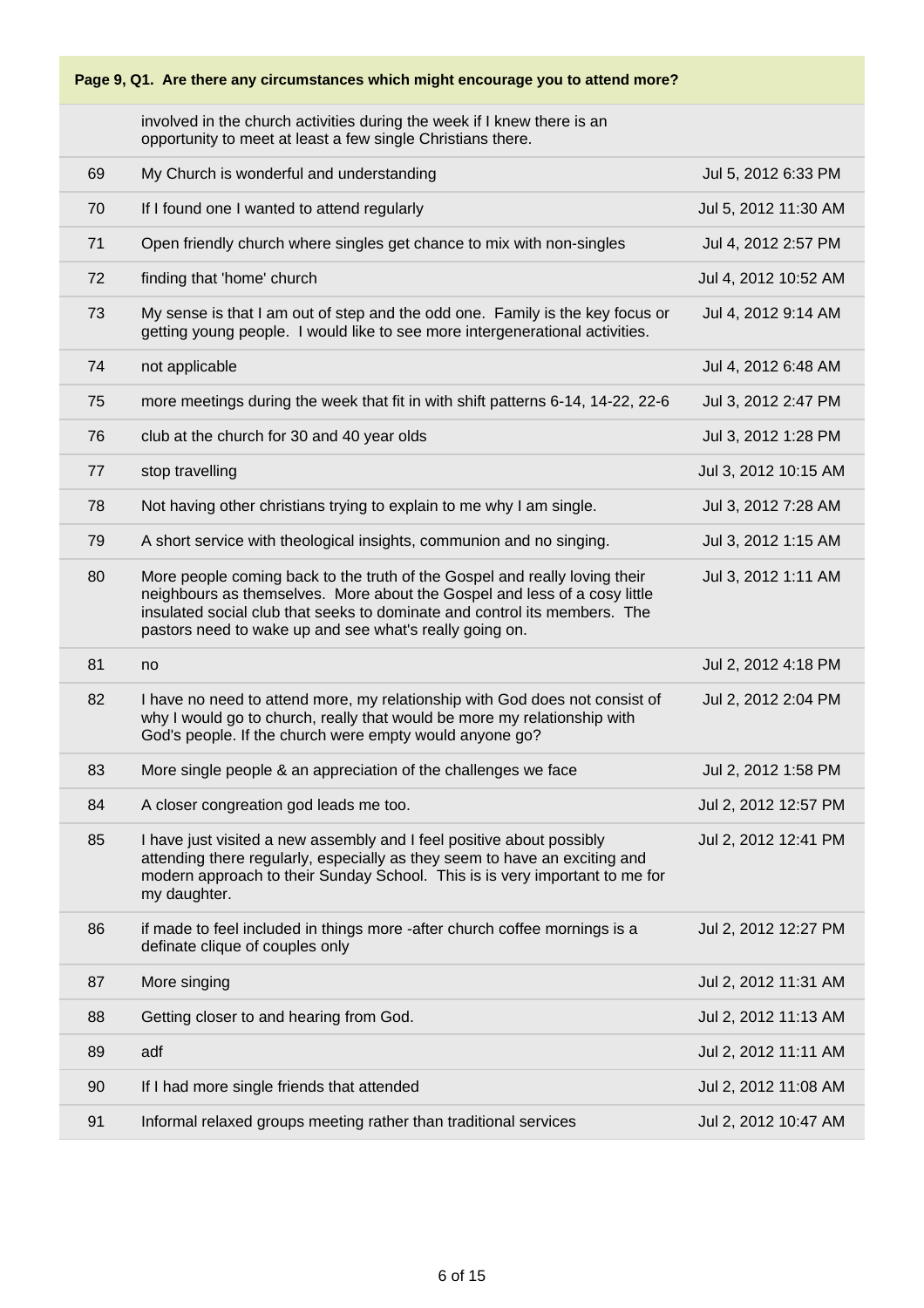### 92 special events Jul 1, 2012 4:42 AM 93 i feel theres too much emphsize on church ie sundays its the peaple who are the church if the church was to be bit more caring and folk took the time to ring me or see how am or ask if can do soemthing for me as right now my circumstances are difficult i care for my mother and its difficujlt to get to church Jun 30, 2012 5:54 PM 94 No Jun 28, 2012 7:44 AM 95 Yes am getting in touch with a church friend to give me lift to church Jun 27, 2012 2:18 PM 96 Friends in church Jun 26, 2012 2:52 PM 97 singles often totally ignored or chatted up by old men-----singles night the wofrld offers this bu churchest notNOT 2ND CLASS CHRISTIANS WE ARE NOT TO BLAME ,BUT BAD ATTITUDE TO US WE ARE THE VIETNAM IN THE CHURCH Jun 26, 2012 9:39 AM 98 offer of a lift from a fellow christian - a small church bus! a date with - well anybody - yes i really am that desperate folks ! Jun 24, 2012 3:36 PM 99 More steady work pattern and someone to go with. Jun 24, 2012 3:25 PM 100 Somewhere I would feel at home. Comfortable, welcomed in a genuine way ie not seeking recruitment Jun 24, 2012 10:07 AM 101 do you mean attend a SOLE church?" Jun 22, 2012 3:45 PM 102 Someone else to go with! Jun 22, 2012 8:58 AM 103 Once settled I will get involved with a local church 103 Unit 22, 2012 8:03 AM 104 In retirement Jun 22, 2012 7:59 AM 105 Having someone to go with; more young people there; and if God actually showed some evidence that he loves me Jun 22, 2012 7:38 AM 106 Not really. I think I need to be more motivated to get out the flat and go out to church. Jun 22, 2012 3:37 AM 107 Only if more older single people went and I didnt feel so strange. Jun 21, 2012 6:01 PM 108 n/a Jun 20, 2012 1:25 PM 109 Lots more single people. better and more focussed teaching. needs to be more "normal" and less weird. Jun 20, 2012 12:35 PM 110 The quality of the message, proximity of the church and the church leadership. Jun 20, 2012 8:43 AM 111 Genuine fellowship; not being treated like a child because I do not have children of my own; people to share my situation with; services that were truly inclusive rather than every example coming from parenting / childhood. Finding a partner so that I didn't have to attend alone and was no longer single. Or some miracle of the soul wherein I no longer felt so empty that I can't handle the place. Jun 20, 2012 8:15 AM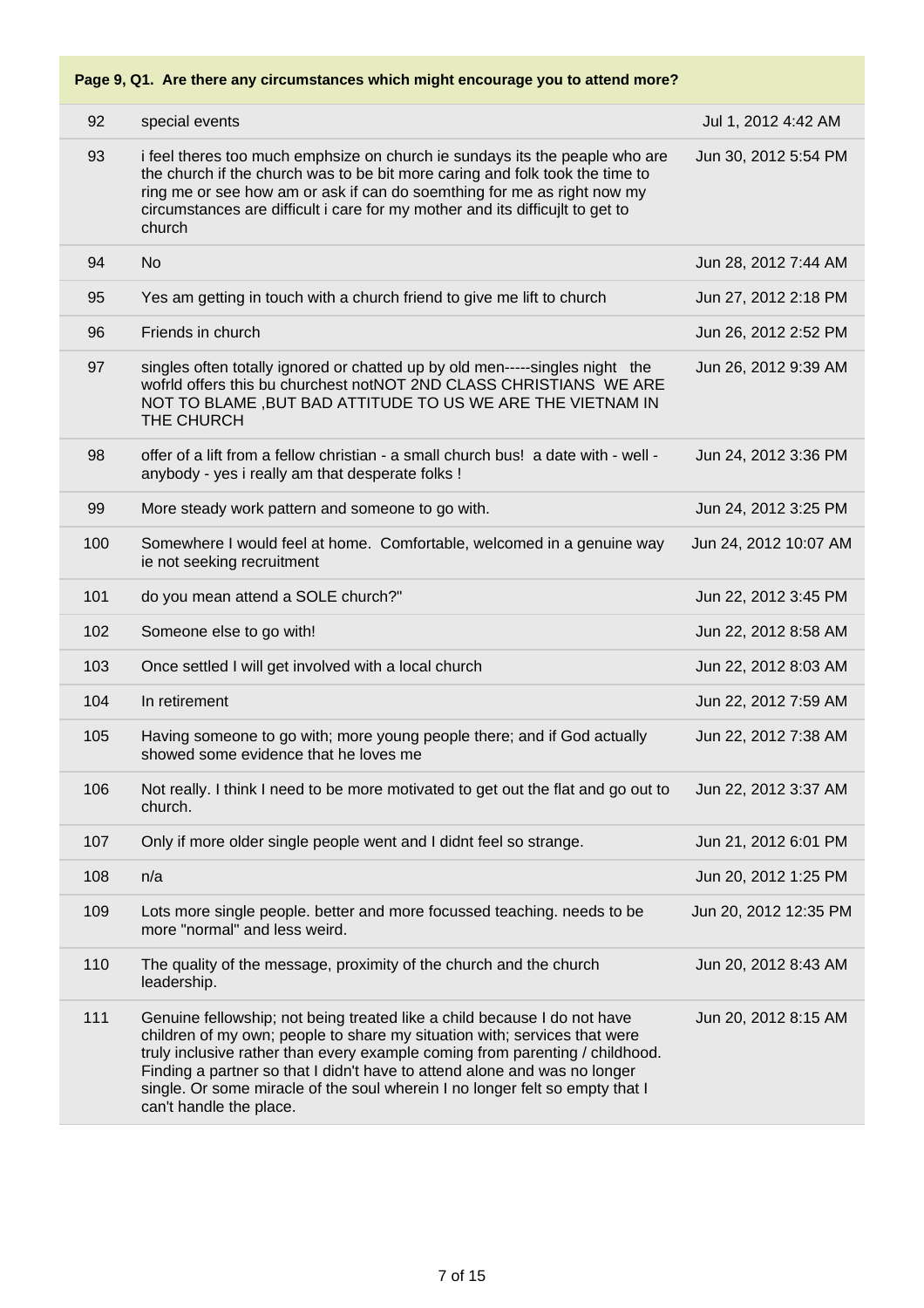| 112 | Cannot presently think of any.                                                                                                                                               | Jun 20, 2012 6:57 AM  |
|-----|------------------------------------------------------------------------------------------------------------------------------------------------------------------------------|-----------------------|
| 113 | better evening service as alternative worship service                                                                                                                        | Jun 19, 2012 12:10 PM |
| 114 | If things calm down and/or I retire from paid work (I am about 8 years away<br>from retiring) and have more time so I can do the other media work in normal<br>working hours | Jun 19, 2012 9:58 AM  |
| 115 | If I had someone to go with                                                                                                                                                  | Jun 17, 2012 12:48 PM |
| 116 | I suppose the only thing will be God calling me to a particular church (which<br>has happened in the past successfully but sadly not to last).                               | Jun 17, 2012 11:38 AM |
| 117 | Finding a suitable church                                                                                                                                                    | Jun 16, 2012 9:40 AM  |
| 118 | Not taking medications but this will not happen unless I am healed                                                                                                           | Jun 16, 2012 7:50 AM  |
| 119 | End of degree                                                                                                                                                                | Jun 15, 2012 7:50 AM  |
| 120 | Intend to return when I identify the right place                                                                                                                             | Jun 14, 2012 11:18 PM |
| 121 | A Girl                                                                                                                                                                       | Jun 14, 2012 1:47 PM  |
| 122 | A good 'xian woman who is interested in me                                                                                                                                   | Jun 14, 2012 2:25 AM  |
| 123 | Someone I know inviting me/ knowing people better at a church I would like<br>to attend regularly (which I am yet to find!)                                                  | Jun 12, 2012 4:31 PM  |
| 124 | when I find a church I fit with                                                                                                                                              | Jun 11, 2012 2:49 PM  |
| 125 | I'm not sure. Essentially I also have issues with God so sometimes the<br>reasons for not going are more than struggling with being on my own.                               | Jun 11, 2012 12:33 AM |
| 126 | More people my age and more activities for my age group, perhaps more<br>interchurch activities for that age group, especially singles.                                      | Jun 10, 2012 1:33 PM  |
| 127 | if there was more emphasis on drawing singles into the life of the church.<br>setting of good eg from leadership.                                                            | Jun 9, 2012 3:57 AM   |
| 128 | Its up to my employer, I have to work weekends on a rota basis.                                                                                                              | Jun 8, 2012 2:55 AM   |
| 129 | Going to church with a friend regurarly.                                                                                                                                     | Jun 7, 2012 7:30 PM   |
| 130 | Groups/activities designed for people of my age. Young women's group.<br>Other members of the congregation in the same/similar situation as me.                              | Jun 7, 2012 4:03 PM   |
| 131 | more outward looking and less like a club and click                                                                                                                          | Jun 7, 2012 12:45 PM  |
| 132 | no                                                                                                                                                                           | Jun 7, 2012 8:59 AM   |
| 133 | had a partener                                                                                                                                                               | Jun 6, 2012 6:02 PM   |
| 134 | not sure                                                                                                                                                                     | Jun 6, 2012 2:46 PM   |
| 135 | Loads. Pastors being less patronising would be a start.                                                                                                                      | Jun 6, 2012 2:34 PM   |
| 136 | I going 2 time on the week, and not go more becouse another one time is in<br>the night                                                                                      | Jun 6, 2012 6:42 AM   |
|     |                                                                                                                                                                              |                       |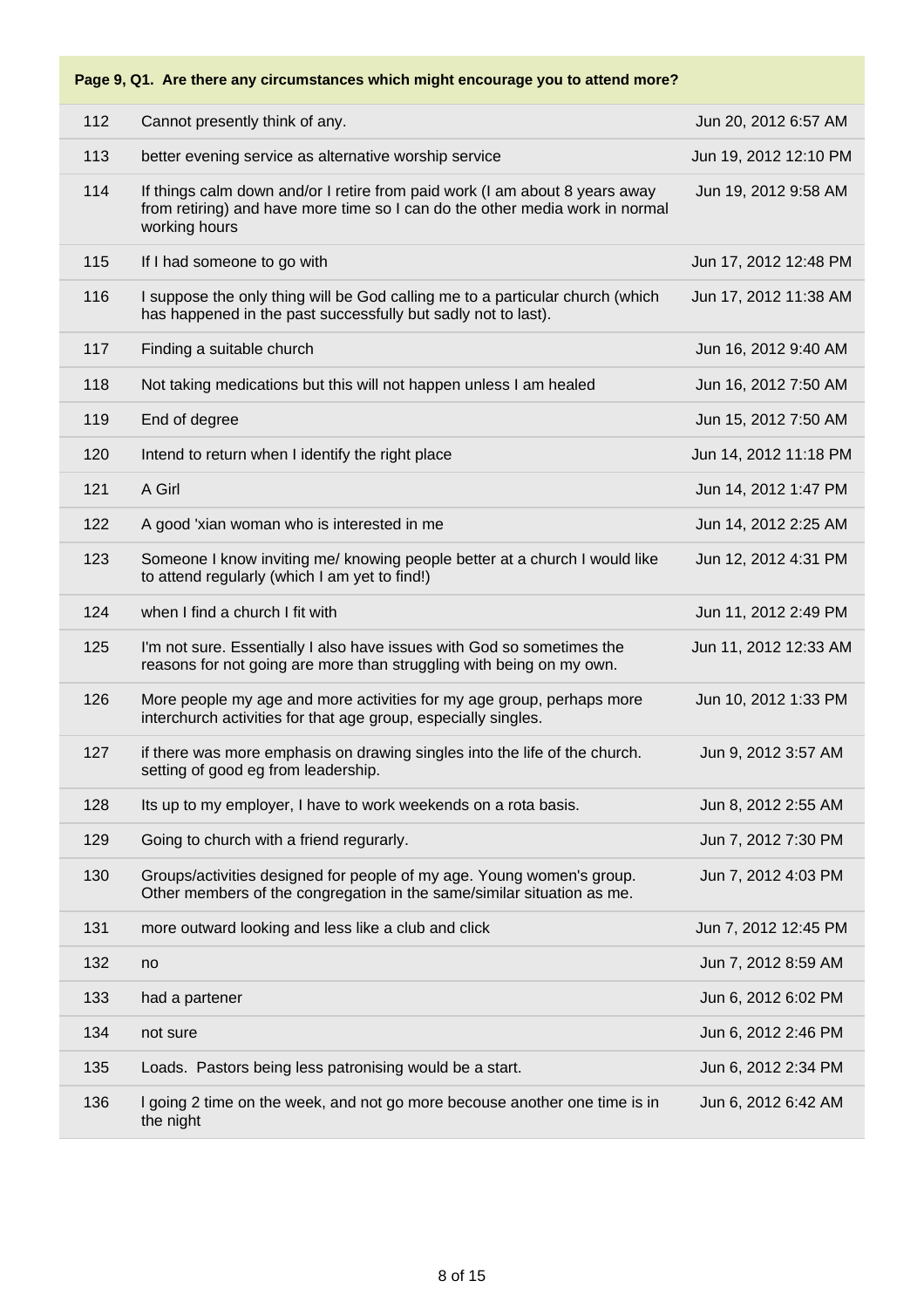|     | Page 9, Q1. Are there any circumstances which might encourage you to attend more?                                                                                                                                             |                       |
|-----|-------------------------------------------------------------------------------------------------------------------------------------------------------------------------------------------------------------------------------|-----------------------|
| 137 | Being included more. Events that make it easier for a single person to<br>attend.                                                                                                                                             | Jun 6, 2012 1:55 AM   |
| 138 | A church where I felt more appreciated, where I felt I had a peer group.                                                                                                                                                      | Jun 6, 2012 1:28 AM   |
| 139 | I don't know                                                                                                                                                                                                                  | Jun 5, 2012 11:50 PM  |
| 140 | interesting people my age                                                                                                                                                                                                     | Jun 5, 2012 4:51 PM   |
| 141 | Perhaps if I had someone to go with it would be easier                                                                                                                                                                        | Jun 5, 2012 2:16 PM   |
| 142 | Having spent over twenty years as a very active member in church, I'm<br>taking things a bit easy whilst studying for a degree.                                                                                               | Jun 5, 2012 2:15 PM   |
| 143 | Finding a church I feel at home in                                                                                                                                                                                            | Jun 5, 2012 1:16 PM   |
| 144 | Better, frequent transport                                                                                                                                                                                                    | Jun 5, 2012 12:21 PM  |
| 145 | <b>No</b>                                                                                                                                                                                                                     | Jun 5, 2012 11:07 AM  |
| 146 | Easier access (I am a wheelchair user and my local church has massive<br>steps)                                                                                                                                               | Jun 5, 2012 10:34 AM  |
| 147 | none                                                                                                                                                                                                                          | Jun 5, 2012 10:30 AM  |
| 148 | relevance to my life- uplifting experience, good teaching                                                                                                                                                                     | Jun 5, 2012 10:29 AM  |
| 149 | Cheaper parking                                                                                                                                                                                                               | Jun 5, 2012 10:21 AM  |
| 150 | If I could avoid feeling like an outsider all by myself, that would help!                                                                                                                                                     | Jun 5, 2012 10:02 AM  |
| 151 | Knowing someone who went                                                                                                                                                                                                      | Jun 5, 2012 9:56 AM   |
| 152 | More God, less people!                                                                                                                                                                                                        | Jun 5, 2012 9:54 AM   |
| 153 | outdoor gatherings with inter church attendance                                                                                                                                                                               | Jun 5, 2012 9:53 AM   |
| 154 | Being relevant to society and issues single Christians face. Not just focusing<br>on families and children - but singles                                                                                                      | Jun 4, 2012 1:53 PM   |
| 155 | transport provided more and buses to run earlier befor 9-00 on a sunday<br>morning.                                                                                                                                           | Jun 4, 2012 11:58 AM  |
| 156 | The above.                                                                                                                                                                                                                    | Jun 2, 2012 2:04 PM   |
| 157 | i dont know, moving away maybe                                                                                                                                                                                                | Jun 1, 2012 5:55 PM   |
| 158 | They talked to me, they were more sensitive and inclusive                                                                                                                                                                     | May 31, 2012 6:29 AM  |
| 159 | If there was a decent church fellowship locally then I would.                                                                                                                                                                 | May 30, 2012 3:18 PM  |
| 160 | Short service at weekend, rather than long one with screaming children and<br>babytalk sermons. Some way to engage with Christians during week in local<br>area, without need to turn up on Sunday (when I am somewhere else) | May 30, 2012 8:26 AM  |
| 161 | finding a local spirit filled church                                                                                                                                                                                          | May 28, 2012 7:43 PM  |
| 162 | If i was able to sleep better on a night                                                                                                                                                                                      | May 28, 2012 11:08 AM |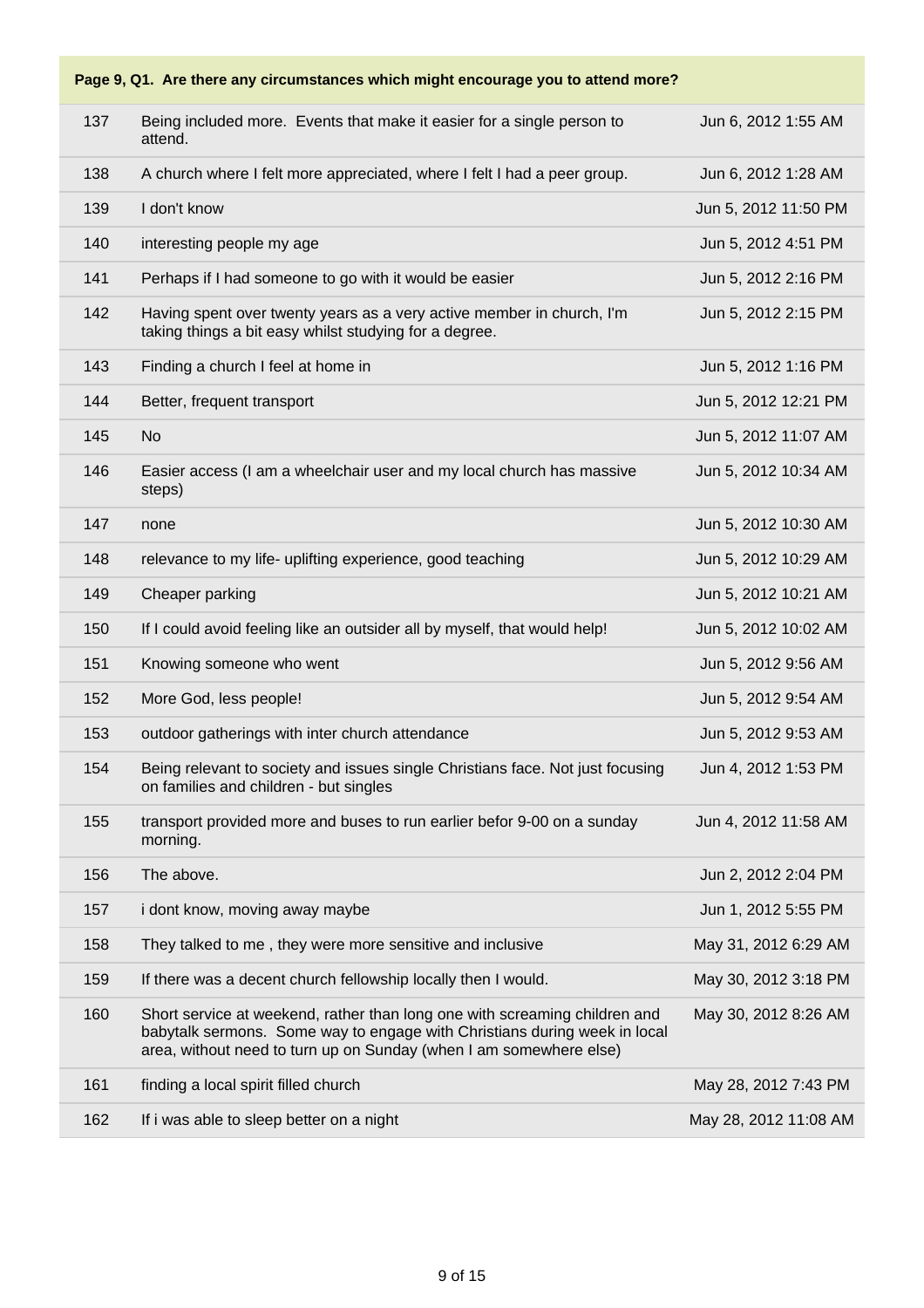| 163 | more motivation                                                                                                                                                                                                                                                                                                                                                                                    | May 27, 2012 10:17 AM |
|-----|----------------------------------------------------------------------------------------------------------------------------------------------------------------------------------------------------------------------------------------------------------------------------------------------------------------------------------------------------------------------------------------------------|-----------------------|
| 164 | not sure                                                                                                                                                                                                                                                                                                                                                                                           | May 27, 2012 9:02 AM  |
| 165 | <b>No</b>                                                                                                                                                                                                                                                                                                                                                                                          | May 25, 2012 8:24 AM  |
| 166 | commitment on my side and to feel part of the family again, i.e Church did<br>feel like a family to me once. not having a family, no parents, siblings,<br>children I found it hard when the St. Pauls wasnt there for me despite me<br>doing so many actvities to help the Church. I felt used and when I needed<br>help they were not there for me. I think this would be a driving force for me | May 25, 2012 3:50 AM  |
| 167 | Fun activities for the children.                                                                                                                                                                                                                                                                                                                                                                   | May 20, 2012 8:31 AM  |
| 168 | A partner to go with possibly as church can be very lonely when you are<br>single.                                                                                                                                                                                                                                                                                                                 | May 20, 2012 8:17 AM  |
| 169 | Finding the right church.                                                                                                                                                                                                                                                                                                                                                                          | May 19, 2012 5:15 PM  |
| 170 | only if I settled down with friends and family in same area                                                                                                                                                                                                                                                                                                                                        | May 19, 2012 2:43 PM  |
| 171 | If I had contact with someone in the congregation/ministry team                                                                                                                                                                                                                                                                                                                                    | May 19, 2012 12:47 PM |
| 172 | Hhh                                                                                                                                                                                                                                                                                                                                                                                                | May 19, 2012 11:13 AM |
| 173 | Maybe (getting married, first holy communion, rebirth, relationship blessing<br>and christening)                                                                                                                                                                                                                                                                                                   | May 18, 2012 8:17 PM  |
| 174 | Single attractive 20 something females? ;)                                                                                                                                                                                                                                                                                                                                                         | May 16, 2012 9:52 AM  |
| 175 | If the church start standing for what is right and not be too PC. If people that<br>profess to be Christian start acting as such. And not look too depressed and<br>stand off ish                                                                                                                                                                                                                  | May 16, 2012 7:51 AM  |
| 176 | I'm not sure.                                                                                                                                                                                                                                                                                                                                                                                      | May 15, 2012 3:50 PM  |
| 177 | A more socialable job!!!                                                                                                                                                                                                                                                                                                                                                                           | May 14, 2012 3:13 PM  |
| 178 | yes, when I find a suitable christian partner.                                                                                                                                                                                                                                                                                                                                                     | May 12, 2012 8:49 AM  |
| 179 | Having less work.                                                                                                                                                                                                                                                                                                                                                                                  | May 12, 2012 7:42 AM  |
| 180 | cover for care, christian cafe, music events                                                                                                                                                                                                                                                                                                                                                       | May 11, 2012 11:47 AM |
| 181 | find a local church i'm comfortable with                                                                                                                                                                                                                                                                                                                                                           | May 10, 2012 1:40 PM  |
| 182 | At this stage, that is unlikely - my issues which church are more to do with<br>the fundamental function and role of church, as opposed to church activities.                                                                                                                                                                                                                                      | May 10, 2012 6:55 AM  |
| 183 | if they drop the pagan festivals of christmas and easter and maybe offered a<br>saturday service                                                                                                                                                                                                                                                                                                   | May 9, 2012 1:27 PM   |
| 184 | If there was a good pentecostal church in my area                                                                                                                                                                                                                                                                                                                                                  | May 9, 2012 9:52 AM   |
| 185 | I would like to find another church, and have tried one other, but am finding it<br>difficult to be motivated at the moment. Being invited to a service, welcomed,<br>introduced to people in the church would all be helpful. In a previous church<br>new people were introduced to others, not just the first week, but as an                                                                    | May 9, 2012 3:27 AM   |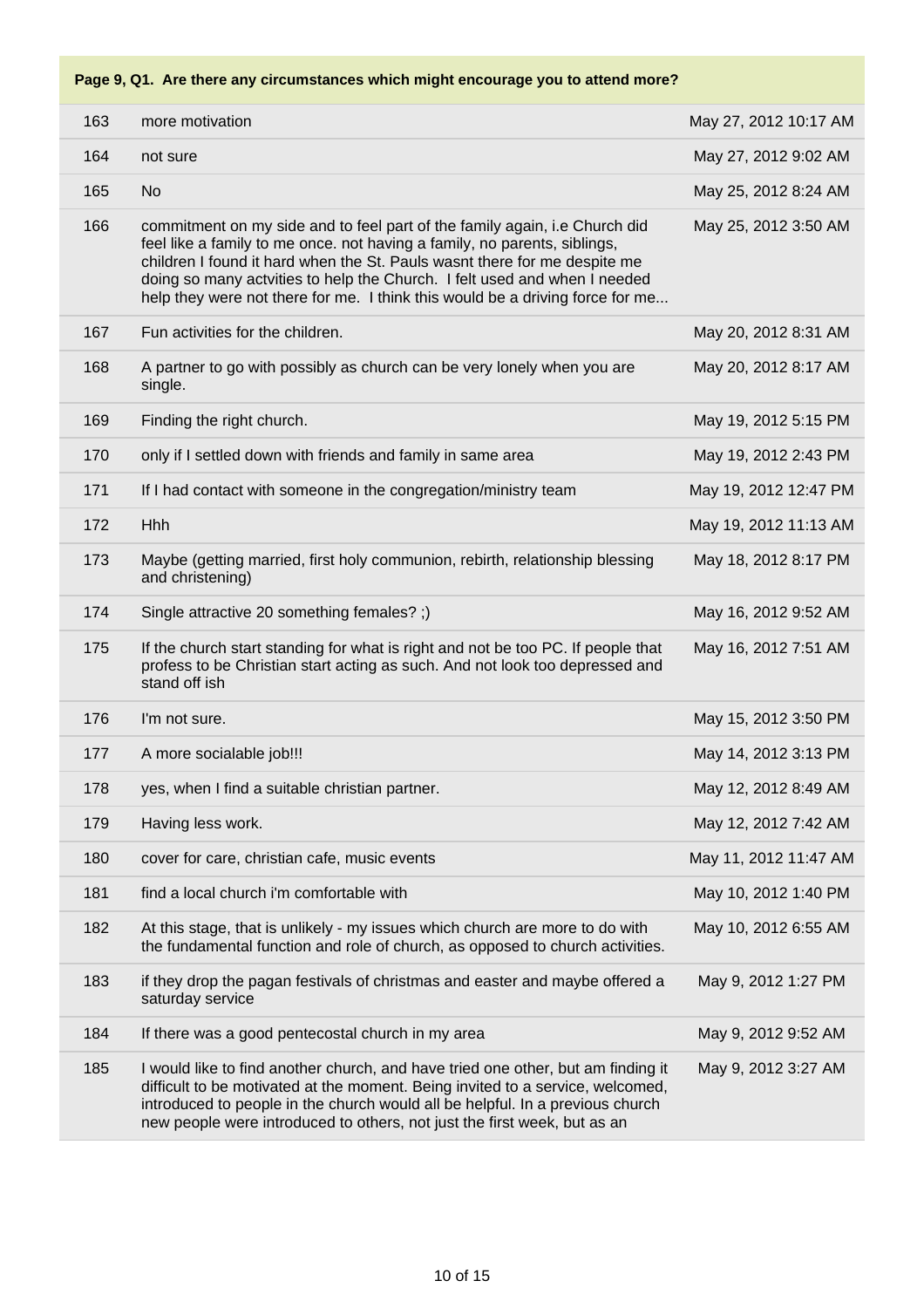|     | Page 9, Q1. Are there any circumstances which might encourage you to attend more?                                                                                                                                                                                                                                                                                                                                                                                                                                                                                                                                                                                                                                                                                                     |                      |
|-----|---------------------------------------------------------------------------------------------------------------------------------------------------------------------------------------------------------------------------------------------------------------------------------------------------------------------------------------------------------------------------------------------------------------------------------------------------------------------------------------------------------------------------------------------------------------------------------------------------------------------------------------------------------------------------------------------------------------------------------------------------------------------------------------|----------------------|
|     | ongoing thing, and it really helped in getting to know people, and feeling that<br>I was a part of the church family. Being hugged by people who took the time<br>to get to know me and keep in touch with what was going on in my life was a<br>blessing too, a hug from someone who has made no other effort isn't the<br>same at all. Practical support would be wonderful, it seems that so many<br>have no understanding of how hard it is to be responsible for everything<br>alone, to be Mum and Dad. I have no family support, no friends outside the<br>church since we moved, people in the church knew that, but I was still alone<br>all week. So to be included in other people's lives would also be a blessing,<br>not just to help me, but to help them too perhaps. |                      |
| 186 | Friendlier welcome from people who are actually my age group. It's only the<br>pensioners that are friendly and to be honest, they're not realistic long term<br>friends.                                                                                                                                                                                                                                                                                                                                                                                                                                                                                                                                                                                                             | May 8, 2012 11:32 AM |
| 187 | NOT THAT CAN THINK OF                                                                                                                                                                                                                                                                                                                                                                                                                                                                                                                                                                                                                                                                                                                                                                 | May 8, 2012 9:00 AM  |
| 188 | Someone to go with                                                                                                                                                                                                                                                                                                                                                                                                                                                                                                                                                                                                                                                                                                                                                                    | May 8, 2012 1:11 AM  |
| 189 | If the rain would ease off as my church is about 3miles from my home                                                                                                                                                                                                                                                                                                                                                                                                                                                                                                                                                                                                                                                                                                                  | May 7, 2012 3:06 PM  |
| 190 | If I found a church which didn't live in its own cultural bubble, and which had<br>more genuine community.                                                                                                                                                                                                                                                                                                                                                                                                                                                                                                                                                                                                                                                                            | May 7, 2012 12:58 PM |
| 191 | More gender awareness amongst those in positions of leadership.                                                                                                                                                                                                                                                                                                                                                                                                                                                                                                                                                                                                                                                                                                                       | May 7, 2012 12:08 PM |
| 192 | 1. If there was more of God there rather than man 2. If I found somewhere<br>which truly models the new testament in it's fulness, not a pick n mix 3. If<br>somewhere had meaty teaching and effective discipleship If you know of<br>anywhere in London please let me know?!                                                                                                                                                                                                                                                                                                                                                                                                                                                                                                        | May 7, 2012 8:22 AM  |
| 193 | Hopefully my work load will reduce soon and I'll have no excuse. I just need<br>to buck up the courage to go once and then it shouldn't take long to get<br>involved, want to go and also get into the habit again - instead of working on<br><b>SUndays</b>                                                                                                                                                                                                                                                                                                                                                                                                                                                                                                                          | May 7, 2012 4:54 AM  |
| 194 | Less boring                                                                                                                                                                                                                                                                                                                                                                                                                                                                                                                                                                                                                                                                                                                                                                           | May 7, 2012 4:21 AM  |
| 195 | Social and pastoral integration needs enhancing                                                                                                                                                                                                                                                                                                                                                                                                                                                                                                                                                                                                                                                                                                                                       | May 6, 2012 10:50 PM |
| 196 | If they made it more up-beat and interesting, more lively and modern instead<br>of old-fashioned.                                                                                                                                                                                                                                                                                                                                                                                                                                                                                                                                                                                                                                                                                     | May 6, 2012 1:24 PM  |
| 197 | Knowing people who go                                                                                                                                                                                                                                                                                                                                                                                                                                                                                                                                                                                                                                                                                                                                                                 | May 6, 2012 1:10 PM  |
| 198 | Don't know really - I sometimes wonder if more pastoral awareness/care<br>would be useful. No one seems to notice in either of the churches I usually<br>go to if I'm missing from the congregation for weeks on end. No phone call,<br>visit, are you ok? To know that I was missed would be nice.                                                                                                                                                                                                                                                                                                                                                                                                                                                                                   | May 6, 2012 11:55 AM |
| 199 | Not at the moment. I would like to attend but the churches I gravitate to are<br>heavily into 'partnering' and 'tithing' which means a person has to be<br>practicipating in these areas before they can be trusted with certain<br>responsibilities. Unless, of course, it's in an area of serving.                                                                                                                                                                                                                                                                                                                                                                                                                                                                                  | May 6, 2012 11:07 AM |
| 200 | finding a church that i fit into                                                                                                                                                                                                                                                                                                                                                                                                                                                                                                                                                                                                                                                                                                                                                      | May 6, 2012 9:56 AM  |
| 201 | greater understanding by church leaders that not everyone is married.                                                                                                                                                                                                                                                                                                                                                                                                                                                                                                                                                                                                                                                                                                                 | May 6, 2012 3:39 AM  |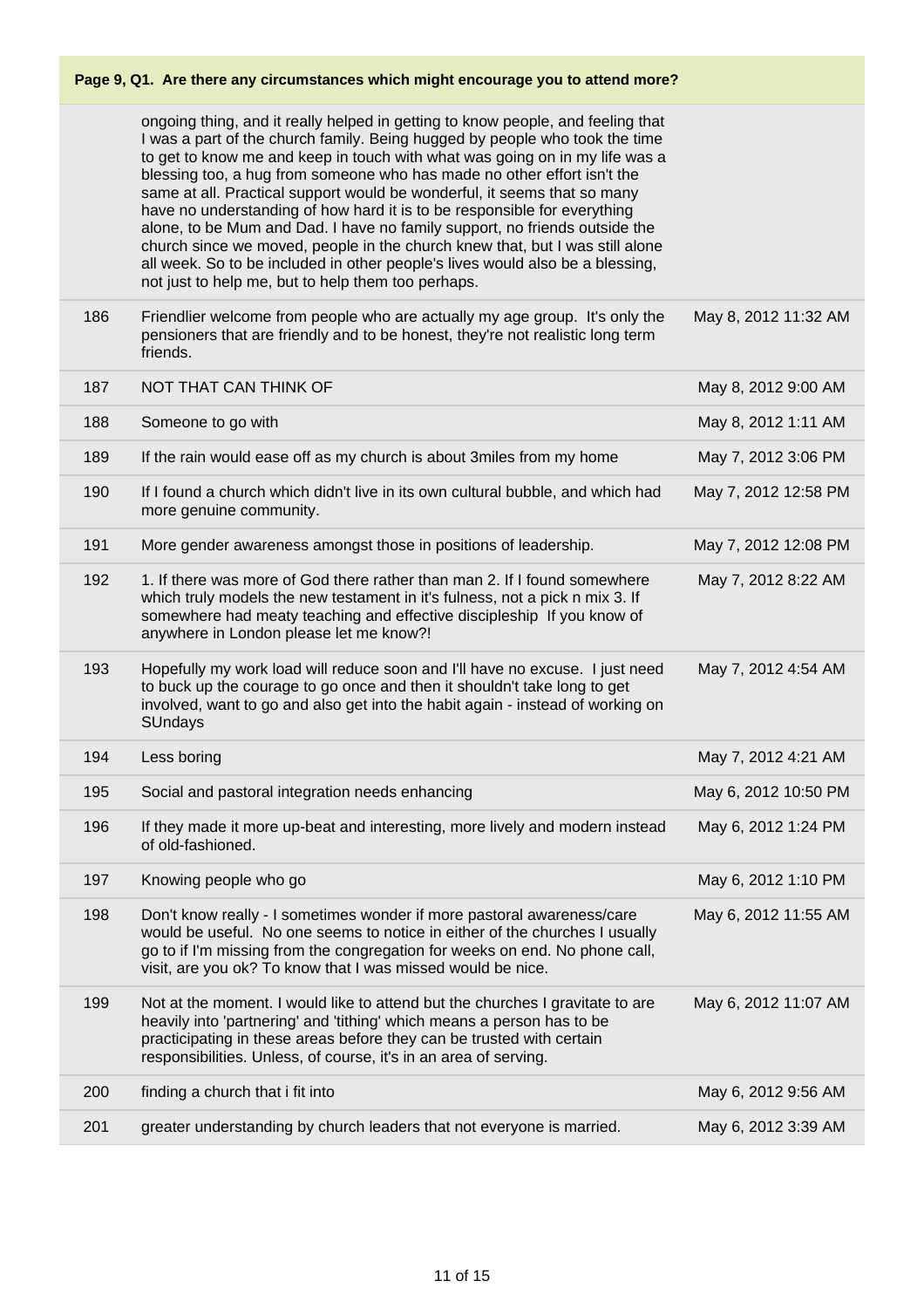|     | Page 9, Q1. Are there any circumstances which might encourage you to attend more?                                                                                                                                                                                                                                                                                                                                                                                                       |                      |
|-----|-----------------------------------------------------------------------------------------------------------------------------------------------------------------------------------------------------------------------------------------------------------------------------------------------------------------------------------------------------------------------------------------------------------------------------------------------------------------------------------------|----------------------|
| 202 | if there could be a group for the single thirtysomethings                                                                                                                                                                                                                                                                                                                                                                                                                               | May 6, 2012 2:30 AM  |
| 203 | If there was a better social core and opportunities for singles                                                                                                                                                                                                                                                                                                                                                                                                                         | May 6, 2012 2:01 AM  |
| 204 | People adopting a more inclusive manner and embodying Christian<br>principles                                                                                                                                                                                                                                                                                                                                                                                                           | May 5, 2012 3:27 PM  |
| 205 | getting to meet new people who are or who have been in same situation as<br>myself                                                                                                                                                                                                                                                                                                                                                                                                      | May 5, 2012 1:59 PM  |
| 206 | Another person might provide the encouragement I need.                                                                                                                                                                                                                                                                                                                                                                                                                                  | May 5, 2012 6:09 AM  |
| 207 | would love to, work permitting                                                                                                                                                                                                                                                                                                                                                                                                                                                          | May 4, 2012 8:09 PM  |
| 208 | A young church with good teaching.                                                                                                                                                                                                                                                                                                                                                                                                                                                      | May 4, 2012 3:48 PM  |
| 209 | Honesty, reject homos and other serious transgressions stop all the<br>theatricals                                                                                                                                                                                                                                                                                                                                                                                                      | May 4, 2012 2:56 PM  |
| 210 | Leaders who encourage.                                                                                                                                                                                                                                                                                                                                                                                                                                                                  | May 4, 2012 2:24 PM  |
| 211 | N/a                                                                                                                                                                                                                                                                                                                                                                                                                                                                                     | May 4, 2012 2:23 PM  |
| 212 | No as I do, nt feel i need to be forced to go to church as I feel i can worship<br>the Lord at home not just in church on a sunday                                                                                                                                                                                                                                                                                                                                                      | May 4, 2012 1:21 PM  |
| 213 | The only thing that I could think of is If the Lord wanted me to and actually<br>told me so. I do believe in miracles but this would not be somthing I would<br>pray about. I am certain He knows me.                                                                                                                                                                                                                                                                                   | May 4, 2012 11:45 AM |
| 214 | Finding a church that felt like the right one in which to settle. I think I might<br>have $\div$ )                                                                                                                                                                                                                                                                                                                                                                                      | May 4, 2012 8:41 AM  |
| 215 | by making it easier to meet more people (opposite sex and variety of ages:<br>not age limited).                                                                                                                                                                                                                                                                                                                                                                                         | May 4, 2012 6:50 AM  |
| 216 | If there was a recognition that most of us live our lives in the workplace - and<br>need to be better equipped to serve God there (c.f. PCCs, church activities).<br>If a church took on board the messages from LICC (London Institute of<br>Contemporary Christianity), we'd start to harness the bulk of congregations.                                                                                                                                                              | May 4, 2012 6:50 AM  |
| 217 | Boot up the bum                                                                                                                                                                                                                                                                                                                                                                                                                                                                         | May 4, 2012 2:05 AM  |
| 218 | A good question and a lot of this is down to the grace and sovereignty of<br>God, but I long to find a fellowship which puts love and compassion at least<br>on a par with "truth" and excludes control from the equation ! All too often,<br>single / separated / divorced Churchgoers are seen as failures and inferior.                                                                                                                                                              | May 3, 2012 5:20 PM  |
| 219 | Feeling more wellcome.                                                                                                                                                                                                                                                                                                                                                                                                                                                                  | May 3, 2012 1:22 PM  |
| 220 | changes in the work schedule                                                                                                                                                                                                                                                                                                                                                                                                                                                            | May 3, 2012 11:44 AM |
| 221 | - A change in expectations on single women - More sensitivity toward single<br>people - A higher level of respect and value placed upon single people so<br>that it matches that afforded to married people - More services/activities for<br>relaxation/pleasure/ enjoyment/fun/social time for single people. Activities<br>for single people provided by the Church should not predominantly revolve<br>around getting them to engage in voluntary work for the Church. I found this | May 3, 2012 10:51 AM |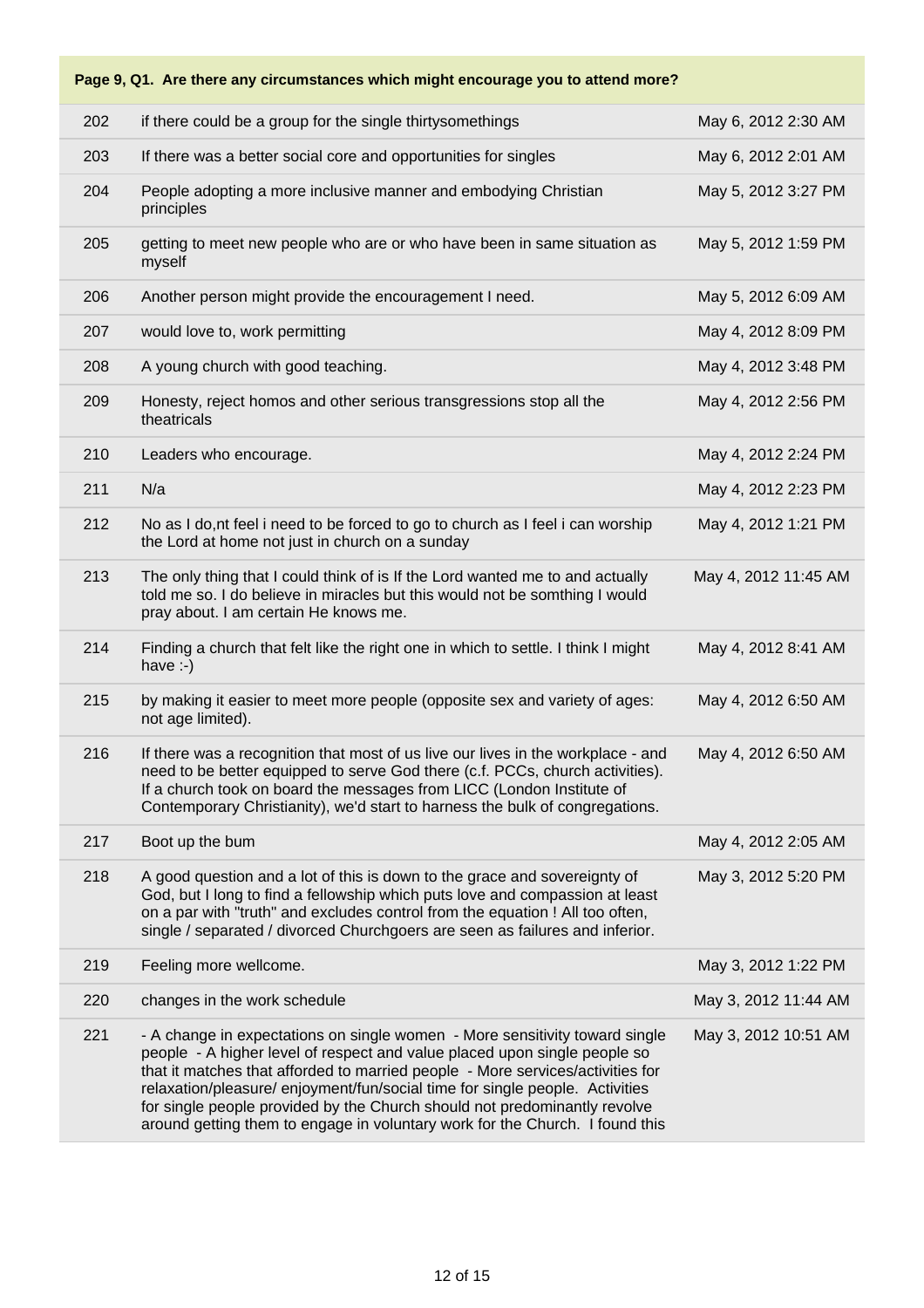was expected and was too difficult for me considering that I worked full time, I could not spend the rest of my time volunteering for the church because I did not have enough time to sort myself out and do the things I needed. How about some of the stiff the Church does for single people being about fun for them instead of just using them to work for free as virtual slaves for the Church? They don't expect this of couples married or not! Giving a single person something to do because you think they have too much time on their hands is firstly wrong and secondly it doesn't resolve their loneliness, need to relax and laugh and have fun and enjoy life purely for the sake of it. - The Church needs to be willing to listen and to be challenged because it's attitide to single people is disgusting. People need to be prepared to acknowledge this and to learn. Most of the time they are not bad people, they just lack experience and don't understand. This leads to ignorance and insensitivity. - Single people within the Church need to get real and accept that human beings are faluty and that if they are going to pair off with somone they will need to get into reality and stop expecting perfection because this will never happen. The only way is to accept each other, warts and all, even though it isn't perfect. This expectation of perfection is unrealistic and the Church should not encourage it. Mr or Miss Perfect do not exist. Only real human beings who have flaws and need forgiveness do!

| 222 | yes make the sunday in the week days                                                                                                                                                                              | May 3, 2012 9:49 AM  |
|-----|-------------------------------------------------------------------------------------------------------------------------------------------------------------------------------------------------------------------|----------------------|
| 223 | If the church would be more 'open' with fewer words!                                                                                                                                                              | May 3, 2012 9:23 AM  |
| 224 | possibly but not sure what!                                                                                                                                                                                       | May 3, 2012 9:02 AM  |
| 225 | I don't think it's about attendance, that's a tick box. Being real with God and<br>people at all times and being open to the Holy Spirity, and not in a structured<br>service, is where I'm at.                   | May 3, 2012 5:32 AM  |
| 226 | if my friend would come with me                                                                                                                                                                                   | May 3, 2012 5:19 AM  |
| 227 | different job                                                                                                                                                                                                     | May 3, 2012 4:13 AM  |
| 228 | if I found like-minded people going with me                                                                                                                                                                       | May 3, 2012 12:44 AM |
| 229 | church networking maybe, i just feel the church as usual is behind the times<br>and is full of elderly people or people elderly before their time due to an<br>insular outlook,                                   | May 2, 2012 6:38 PM  |
| 230 | no                                                                                                                                                                                                                | May 2, 2012 4:14 PM  |
| 231 | Finding the right church. My church in my home country has over 40<br>thousand members, a church that holds 8 thousand at each service and is<br>very charismatic. Churches in England seem very small and bland. | May 2, 2012 3:56 PM  |
| 232 | Yes if I can find the right church when I feel comfortable                                                                                                                                                        | May 2, 2012 2:56 PM  |
| 233 | Yes, purity of biblical teaching                                                                                                                                                                                  | May 2, 2012 2:32 PM  |
| 234 | Few people my own age group or viewpoint                                                                                                                                                                          | May 2, 2012 2:28 PM  |
| 235 | being accept as a single women, and encouraged to join in the meetings of<br>the church                                                                                                                           | May 2, 2012 1:52 PM  |
| 236 | More welcomed, more single people within 10 years                                                                                                                                                                 | May 2, 2012 1:51 PM  |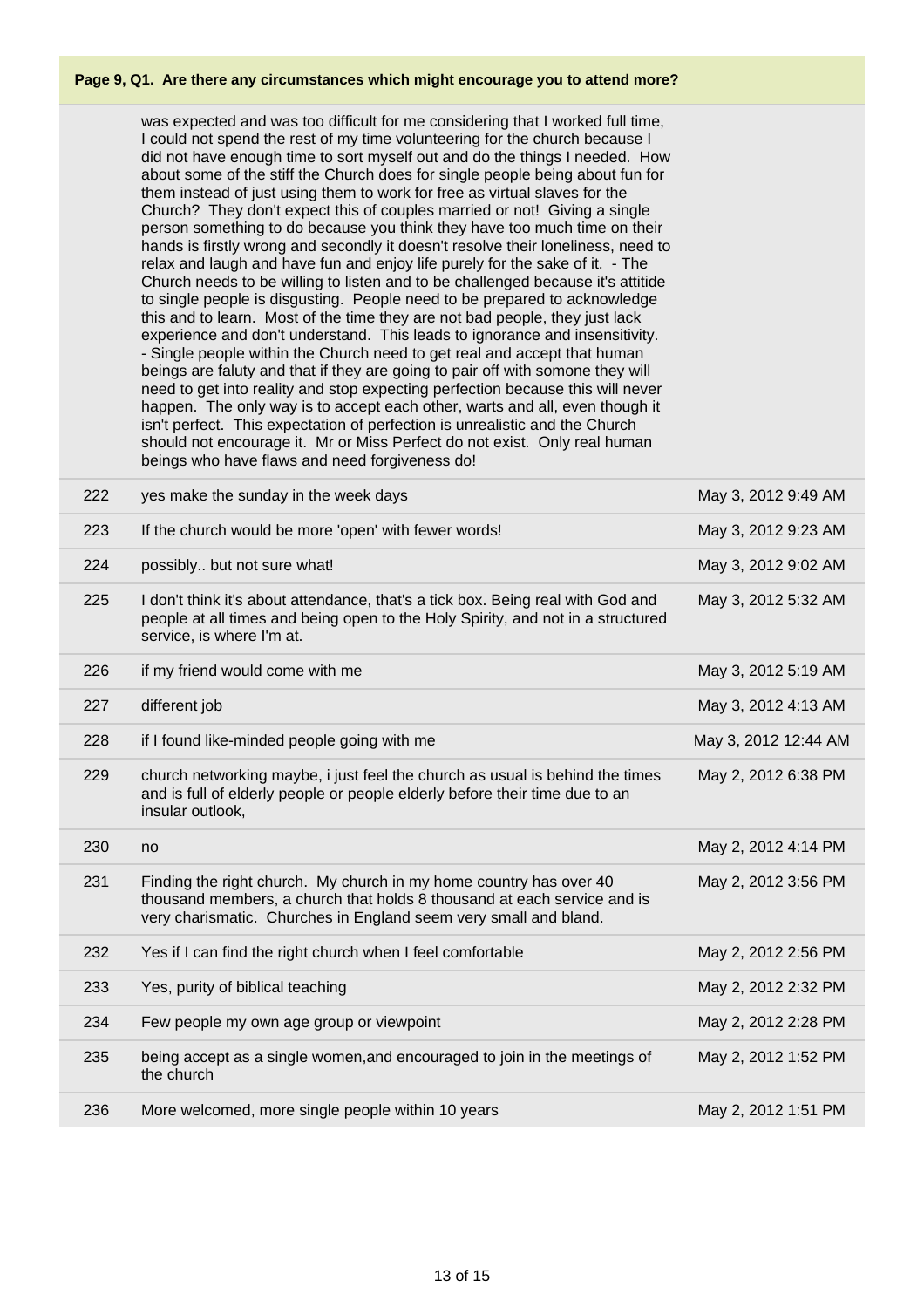# **Page 9, Q1. Are there any circumstances which might encourage you to attend more?** 'Meaty' teaching. May 2, 2012 1:34 PM If there were specific singles groups and we were recognised and not

| 238 | If there were specific singles groups and we were recognised and not<br>ignored and our needs were met.                                                                                        | May 2, 2012 1:23 PM  |
|-----|------------------------------------------------------------------------------------------------------------------------------------------------------------------------------------------------|----------------------|
| 239 | A local evening service                                                                                                                                                                        | May 2, 2012 1:12 PM  |
| 240 | not sure                                                                                                                                                                                       | May 2, 2012 12:55 PM |
| 241 | Someone to go with, someone to encourage me!                                                                                                                                                   | May 2, 2012 11:25 AM |
| 242 | If there was some way to link up with Christians that didn't basically take over<br>Sunday.                                                                                                    | May 2, 2012 11:03 AM |
| 243 | If I lived in a community rather than in open country and had more time eg<br>retired                                                                                                          | May 2, 2012 10:16 AM |
| 244 | Knowing the people who attend                                                                                                                                                                  | May 2, 2012 10:04 AM |
| 245 | Loving fellowship                                                                                                                                                                              | May 2, 2012 9:57 AM  |
| 246 | n/a                                                                                                                                                                                            | May 2, 2012 9:57 AM  |
| 247 | Finding someone to go with and a younger outlook and variety of things to<br>get involved in                                                                                                   | May 2, 2012 9:49 AM  |
| 248 | <b>No</b>                                                                                                                                                                                      | May 2, 2012 9:29 AM  |
| 249 | Not at the moment.                                                                                                                                                                             | May 2, 2012 9:21 AM  |
|     |                                                                                                                                                                                                |                      |
| 250 | yes                                                                                                                                                                                            | May 2, 2012 9:21 AM  |
| 251 | finding a more suitable church                                                                                                                                                                 | May 2, 2012 9:07 AM  |
| 252 | Probably change of church                                                                                                                                                                      | May 2, 2012 8:53 AM  |
| 253 | $\overline{?}$                                                                                                                                                                                 | May 2, 2012 8:52 AM  |
| 254 | get my act together                                                                                                                                                                            | May 2, 2012 7:51 AM  |
| 255 | If I could find an "apostolic" church - a church where the Word of God is<br>preached without compromise, where discipleship is seen as vital and where<br>miracles and healings are the norm. | May 2, 2012 7:38 AM  |
| 256 | single people in my age group                                                                                                                                                                  | May 2, 2012 7:25 AM  |
| 257 | Finding the right church                                                                                                                                                                       | May 2, 2012 7:20 AM  |
| 258 | Not at the moment.                                                                                                                                                                             | May 2, 2012 7:14 AM  |
| 259 | Not sure.                                                                                                                                                                                      | May 2, 2012 6:38 AM  |
| 260 | <b>No</b>                                                                                                                                                                                      | May 2, 2012 6:37 AM  |
| 261 | when my son comes home from university                                                                                                                                                         | May 2, 2012 6:34 AM  |
| 262 | Evening or late afternoon service                                                                                                                                                              | May 2, 2012 6:30 AM  |